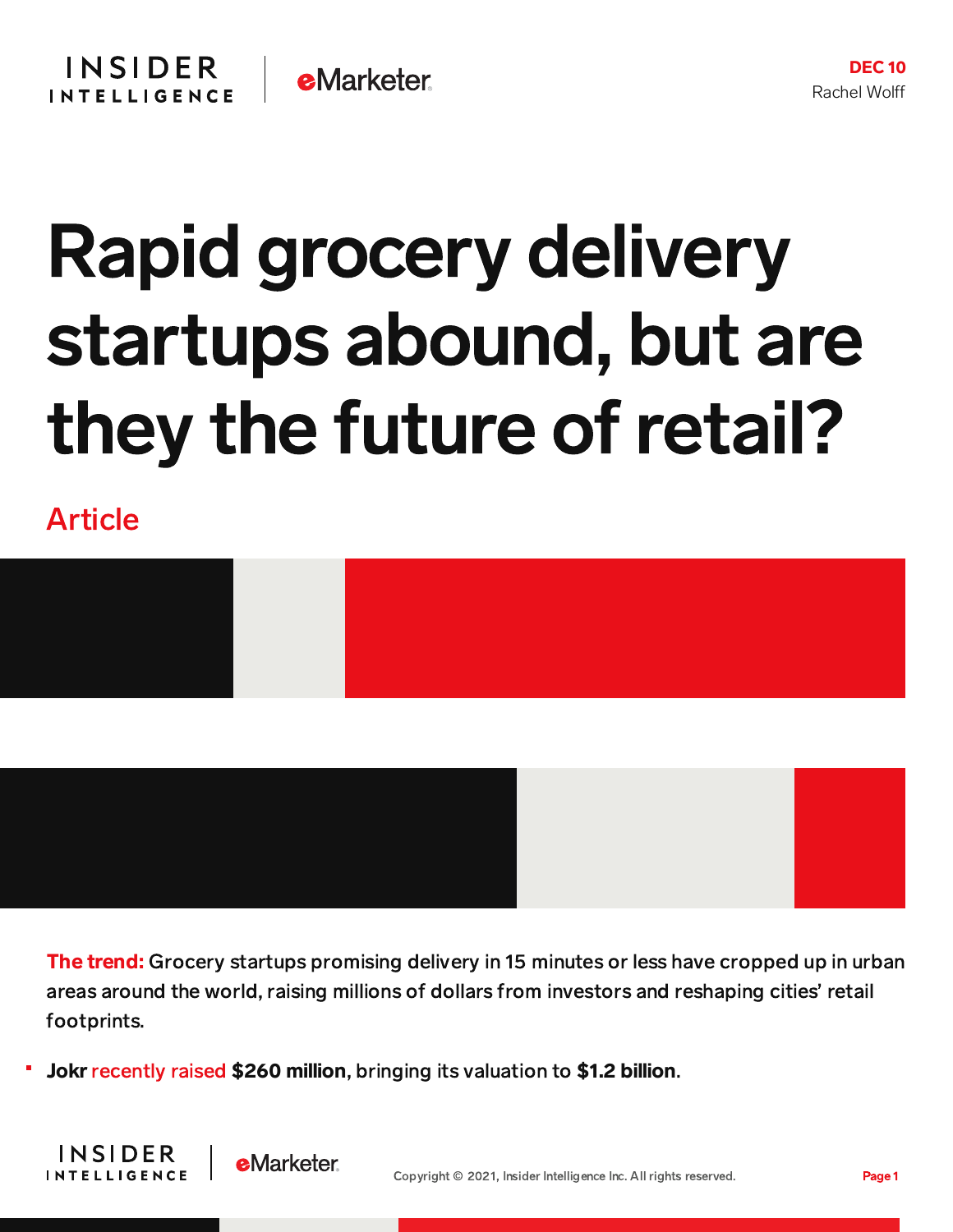- Gopuff, another rapid delivery startup, is [currently](https://www.businessinsider.com/gopuffs-valuation-reaches-15-billion-with-1-billion-funding-round-2021-7#:~:text=Delivery%20unicorn%20Gopuff,%20now%20valued,and%20hiring%20of%20top%20talent) valued at \$15 billion, while competitor Gorillas is worth \$3.1 billion.
- More established companies are also looking to get in the game: DoorDash recently [debuted](https://www.businessinsider.com/inside-new-york-citys-6-ultrafast-grocery-delivery-operators-2021-10) 15-minute grocery delivery in New York City, while Uber has [partnered](https://content-na1.emarketer.com/uber-bringing-15-minute-grocery-delivery-paris-us-market-slows-down) with Carrefour to provide a similar service in Paris.

How we got here: Grocery delivery boomed during the pandemic, and its popularity shows no sign of abating.

- We forecast that [over](https://content-na1.emarketer.com/us-digital-grocery-forecast-2021) half of the US population will make at least one digital grocery purchase this year, with sales increasing by 12.3% to \$122.39 billion.
- VCs sensed an opportunity: In the first seven months of 2021, grocery companies raised over \$10 billion, compared with \$7 billion for all of 2020, [according](https://www.cnbc.com/2021/07/02/grocery-startups-vc.html) to data from Pitchbook.



**INSIDER** 

**INTELLIGENCE** 

A bullish outlook? These startups currently rely on a steady flow of VC capital and a surfeit of available commercial real estate to build market share, but these conditions won't last forever.

- Grocery fulfillment is an expensive business, requiring buildings and personnel. As of the end of July, Jokr had garnered just \$1.7 million in revenues—and losses of \$13.6 million, [per](https://www.theinformation.com/articles/heavy-losses-big-funding-instant-delivery-startups-battle-for-customers?rc=2ahtrk) a report by The Information.
- One grocery app, 1520, shut [down](https://www.businessinsider.com/1520-ultrafast-grocery-delivery-service-shuts-down-2021-12) this month after running out of cash.

**eMarketer**